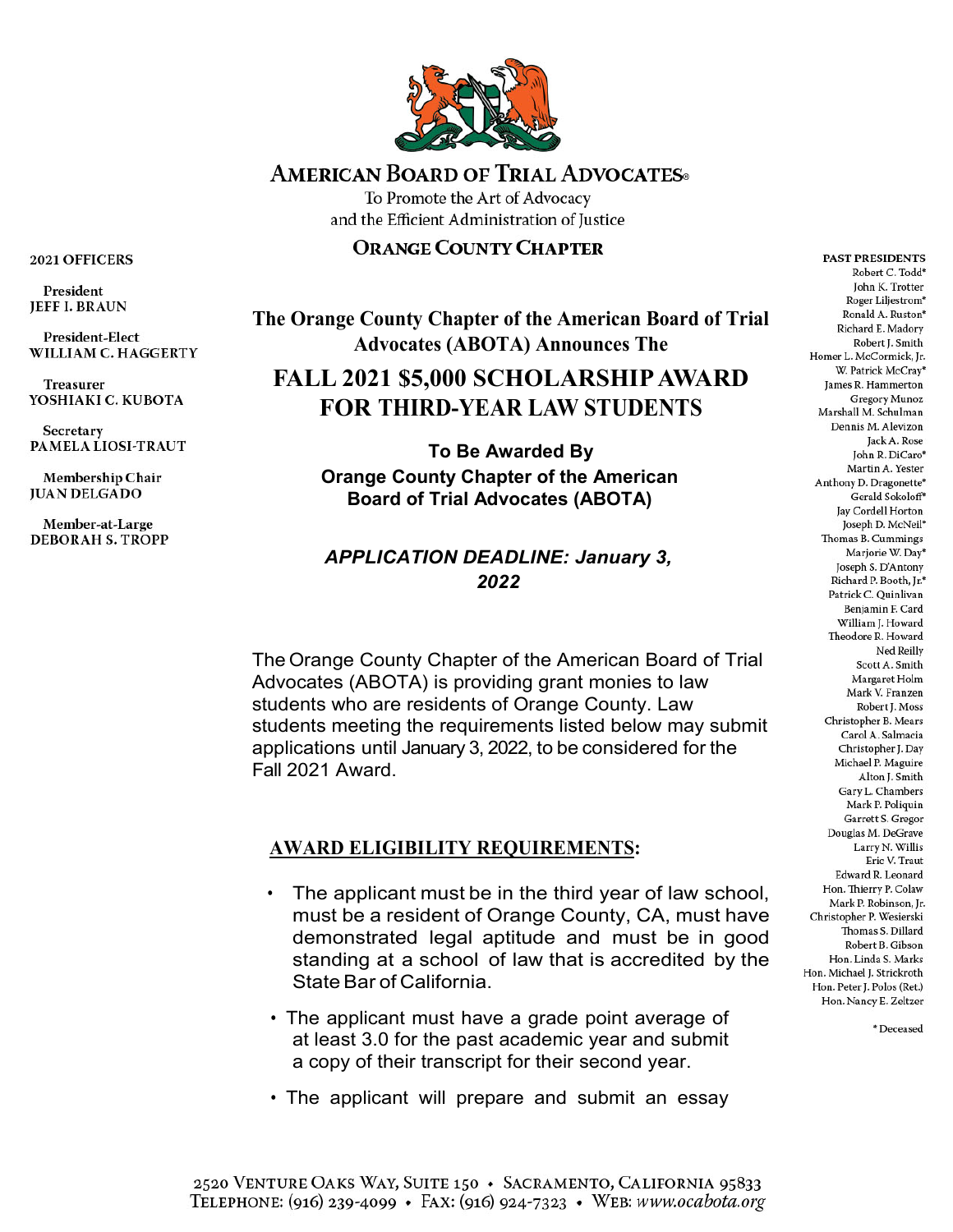which must include the following:

- (a) The reasons why the applicant believes that she or she should receive the OC ABOTA scholarship.
- (b) A discussion on one of the following topics: The importance of the Jury Trial in our justice system or the importance of civility in the legal profession.
- The applicant shall submit his or her curriculum vitae.
- The applicant must submit proof of Orange County residency (including but not limited to a California driver's license, lease agreement and/or utility bill)
- The applicant will participate in an interview with members of the OC ABOTA Board. The interview may take place in person or electronically based on an assessment of then existing circumstances.

### *The required transcript, essay and curriculum vitae must be sent by email to Juan C. Delgado [\(jdelgado@fwhb.com\)](mailto:jdelgado@fwhb.com) by January 3, 2022.*

*Selection of Award Recipient will be made on or about January 21, 2022*

*Jeff I. Braun, Esq. President of OC ABOTA American Board of Trial Advocates*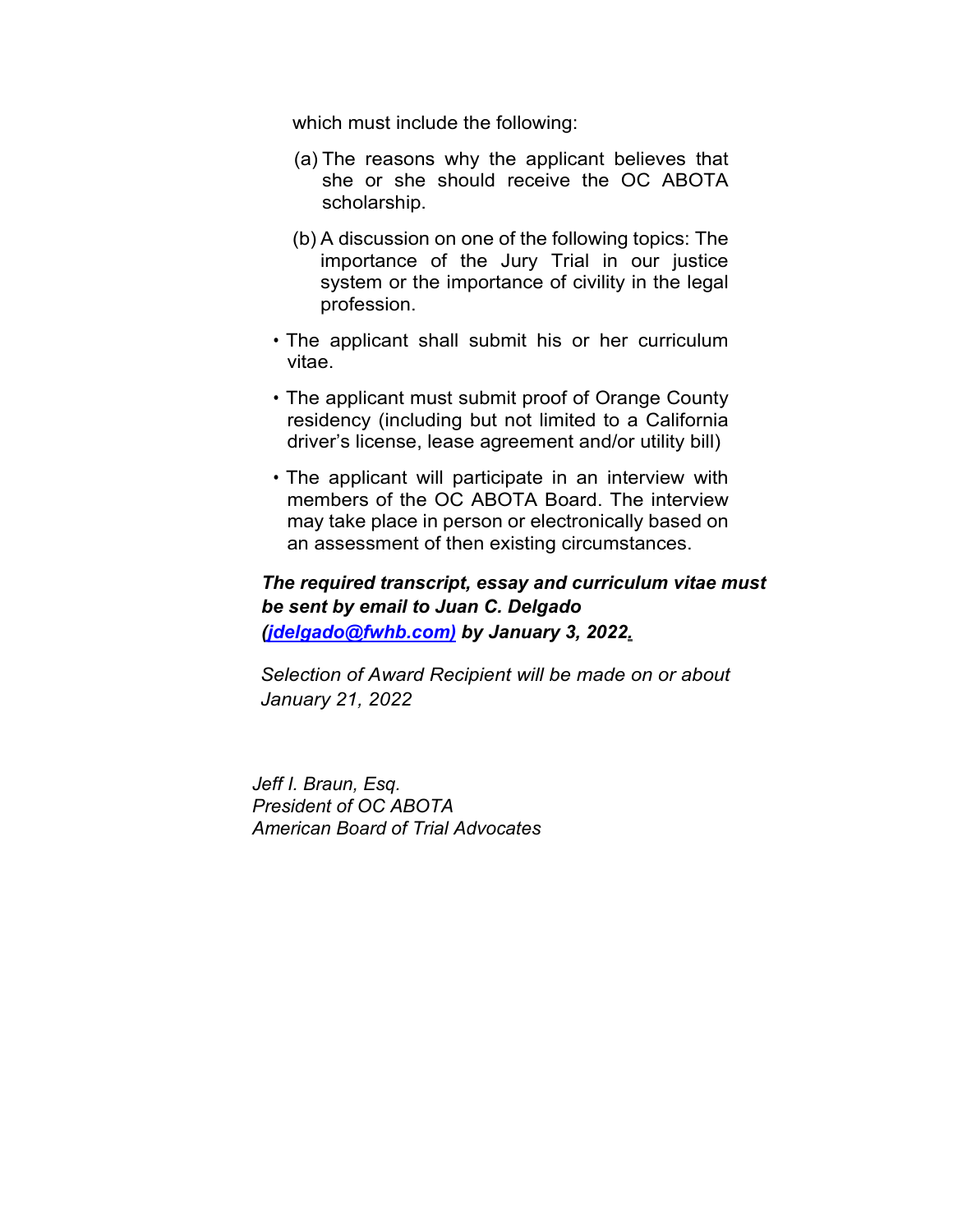

#### **AMERICAN BOARD OF TRIAL ADVOCATES ORANGE COUNTY CHAPTER FALL 2021 \$5,000 SCHOLARSHIP AWARD**

#### **APPLICATION FORM**

| Current Residence: National Communication of the Communication of the Communication of the Communication of the Communication of the Communication of the Communication of the Communication of the Communication of the Commu |
|--------------------------------------------------------------------------------------------------------------------------------------------------------------------------------------------------------------------------------|
|                                                                                                                                                                                                                                |
|                                                                                                                                                                                                                                |
| Name of Law School Applicant Attends: Law Area and Area and Area and Area and Area and Area and Area and Area and Area and Area and Area and Area and Area and Area and Area and Area and Area and Area and Area and Area and  |
|                                                                                                                                                                                                                                |
|                                                                                                                                                                                                                                |
| What extra-curricular activities have you participated in during law school?                                                                                                                                                   |
|                                                                                                                                                                                                                                |
|                                                                                                                                                                                                                                |
|                                                                                                                                                                                                                                |
|                                                                                                                                                                                                                                |
|                                                                                                                                                                                                                                |
|                                                                                                                                                                                                                                |
|                                                                                                                                                                                                                                |
|                                                                                                                                                                                                                                |
|                                                                                                                                                                                                                                |

1